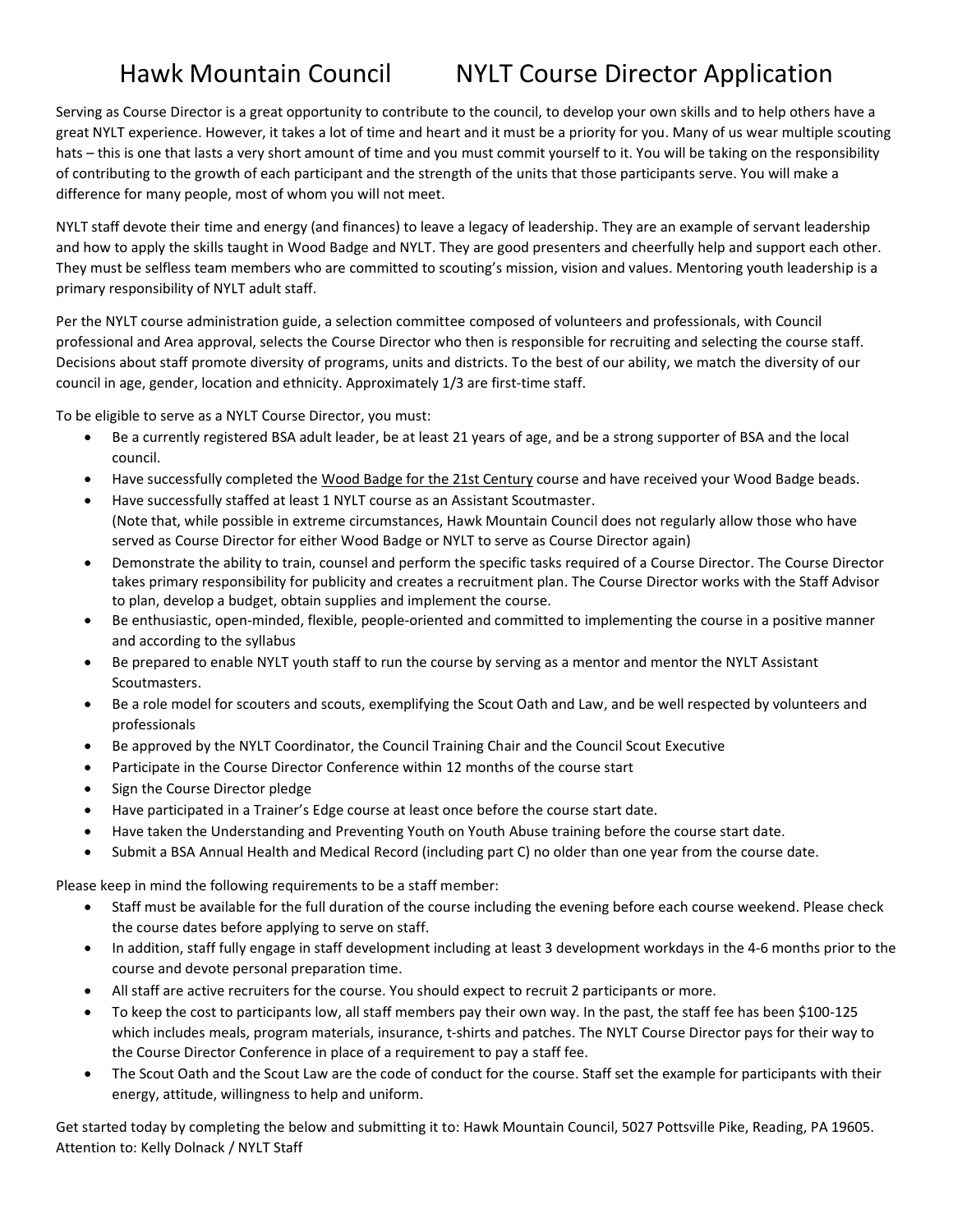## Hawk Mountain Council NYLT Course Director Application

| Identify two BSA registered adults who can address your leadership and communication skills (no letters required)     |  |  |  |
|-----------------------------------------------------------------------------------------------------------------------|--|--|--|
|                                                                                                                       |  |  |  |
|                                                                                                                       |  |  |  |
|                                                                                                                       |  |  |  |
|                                                                                                                       |  |  |  |
| <u> 2001 - John Harry Harry Harry Harry Harry Harry Harry Harry Harry Harry Harry Harry Harry Harry Harry Harry H</u> |  |  |  |

Previous Wood Badge or NYLT Staff Experience (list course number and position)

BSA Training Courses or Certifications Completed (course and approximate date)

Additional experience as a trainer (BSA courses, unit level training, other experience teaching others, etc.)

I understand and am willing to meet the staff requirements as listed: \_\_\_\_\_\_\_\_\_\_\_\_\_\_\_\_\_\_\_\_\_\_\_\_\_\_\_\_\_\_\_ (Signature)